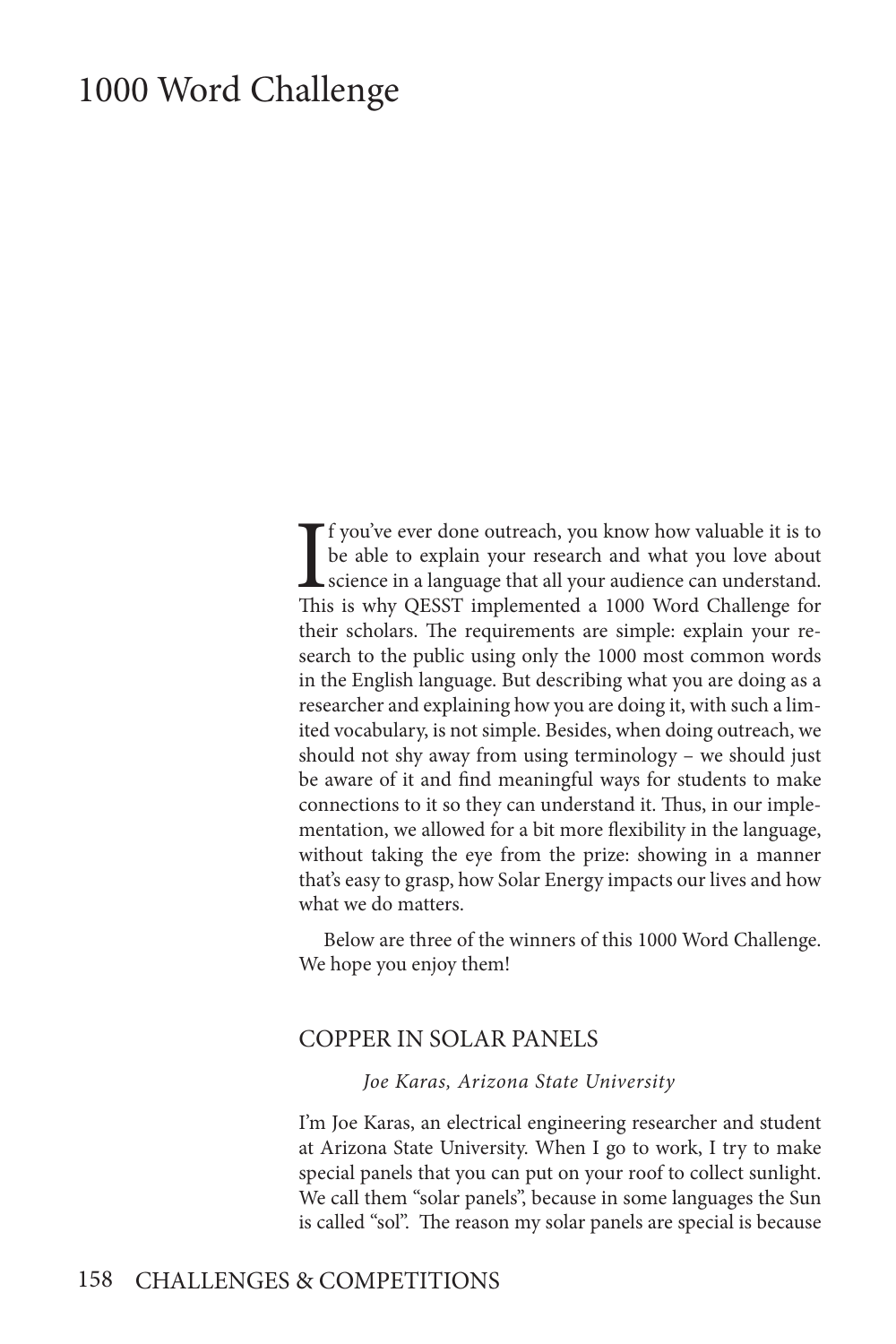

they turn sunlight into electrical energy. Electricity is what comes out of the plugs in your house and turns on the lights, turns on the TV, and runs the refrigerator. If I do a good job as an electrical engineer, anyone will be able to buy these panels, put them on their roof, and have all the energy they want to turn on as many things as they want.

Right now, your parents could buy some of my solar panels and put them on your roof, but they would cost a lot of money. It would almost be like buying a brand new house! One reason solar panels cost so much money is that they have a little bit of silver inside them, like buried treasure or your Mom's best jewelry. It turns out that silver is really good for helping a solar panel collect more energy from the sun and transport electricity out to where it can be used. I could use something cheaper than silver, but then my solar panels might not work as well. But that's exactly what I'm trying to do!

So, what should I use? Glass, wood, and plastic are great materials because they're very cheap. In fact, they're so cheap that sometimes when we're done with them we throw them away! Nobody ever throws silver away, and other metals cost enough money that we should recycle them instead of throwing them away. But even though those materials are cheaper than silver, they're not good for getting the energy out of the solar panels and into the wires that run through your house.

But let's think about wires for a minute: they're pretty good at carrying electricity! They run from the things you plug into the walls, through the walls of your house, and outside along poles. Those poles go all the way to a power plant, far away. So, what if we just used the same material in a solar panel as we use in a wire?

If you look at the inside of a wire, you'll see that it's made out of a thin piece of metal. Most wires are made out of an orange-colored metal called copper. We use copper for all kinds of things: wires, water pipes, and the coating on the outside of pennies. Copper isn't cheap, but it is much cheaper than silver. Pennies have just a little bit of copper on the outside, less than 1 cent's worth. But if instead pennies were covered with the same amount of silver, they'd be worth 5 cents!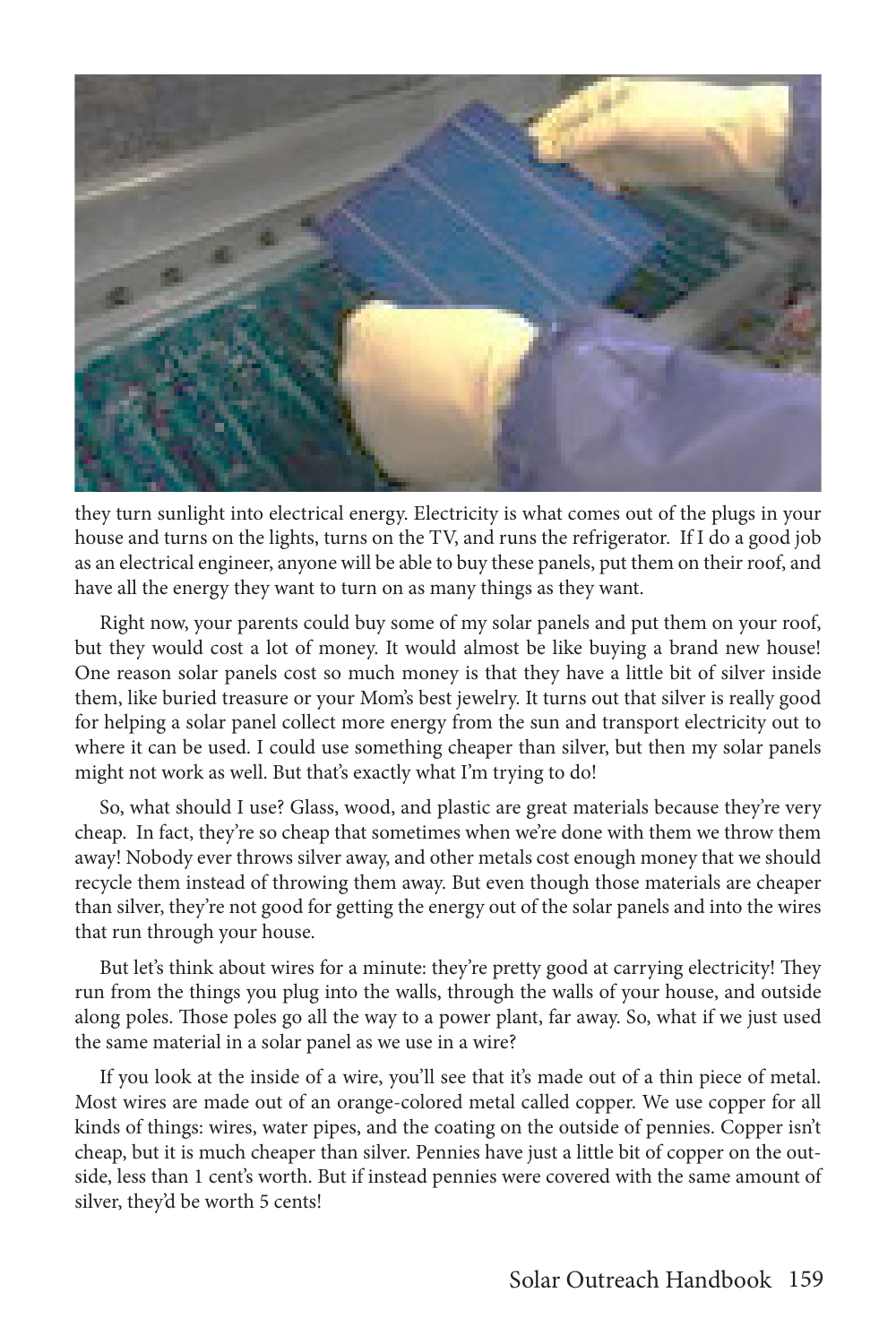Silver is great for carrying electricity- in fact, it's the best material in the world for carrying electricity. But copper is really great too - it's the second-best! And it's much cheaper than silver, which is why most people use copper instead of silver for making wires. Anybody can afford to buy a little bit of copper wire, they sell it at lots of stores. I want to do the same thing with solar panels. Right now, we make solar panels using a little bit of silver, and it makes the solar panel expensive. If I can replace the silver with copper, I can make it so that anybody, even a kid, could buy a solar panel. With your own solar panel, you could charge your phone or turn on the lights. Or we could make solar panels so cheap that we could give them away to people who need them.

But it's not as easy as it sounds! Copper is just a small part of what goes into my solar panels. We use other materials like silicon, plastics, and glass. Copper has a bad habit of reacting with those materials in ways that cause the solar panel to stop working so well after a while. So my job is mostly to make sure that the copper stays where it's supposed to and doesn't touch the silicon or the plastics. One way I do that is by covering the copper in other metals- like nickel and tin. Nickel is what nickels are made of. Food cans also contains some tin. Nickel and tin don't react with copper, so coating them around the copper in a solar panel helps everything stays right where it's supposed to be. The solar panel lasts for a long time, and if I did everything right, it will provide as much energy after 20 years as it does today.

### Powering the World in Colorful Ways

#### *Benjamin Chrysler, University of Arizona*

Scientists are always coming up with ideas to make our lives better and safer. Scientists at the University of Arizona want to use the colors of the sun's light to make electricity cheap and safe. Why do they think this idea will work, and how do they plan to do it? First, let's understand how we make electricity now – and how we can already use the sun to do this.

Even though it's invisible, electricity is important in our lives. We use it to light our houses, charge our smartphones, and power our computers and TV's. You already know how to use electricity, but do you know how it's made? Most electricity is made by burning oil – which is cheap. But scientists predict that if we continue to do this, we will hurt the earth by making it hotter than normal and our air will become unhealthy to breathe. This, and the fact that we will one day run out of oil, mean that burning oil is not a sustainable way to make electricity, which means it is something we cannot keep doing forever.

Luckily, oil is not the only way to make electricity. Scientists have known how to make electricity out of sunlight for a long time. Have you ever walked outside on a sunny day and felt the sun's light warm you up? This is because sunlight has energy. Instead of turning sunlight into warmth, a solar cell uses energy from sunlight to make electricity.

When sunlight hits a solar cell, it makes tiny particles called electrons move in the same direction, like a river. This river of electrons is what we call electricity. When you put several solar cells together, you have a solar panel, which makes enough electricity to help power the things in your house. We will always have the sun, and solar panels are safe for the earth – so scientists say that using solar panels is a sustainable way to make electricity.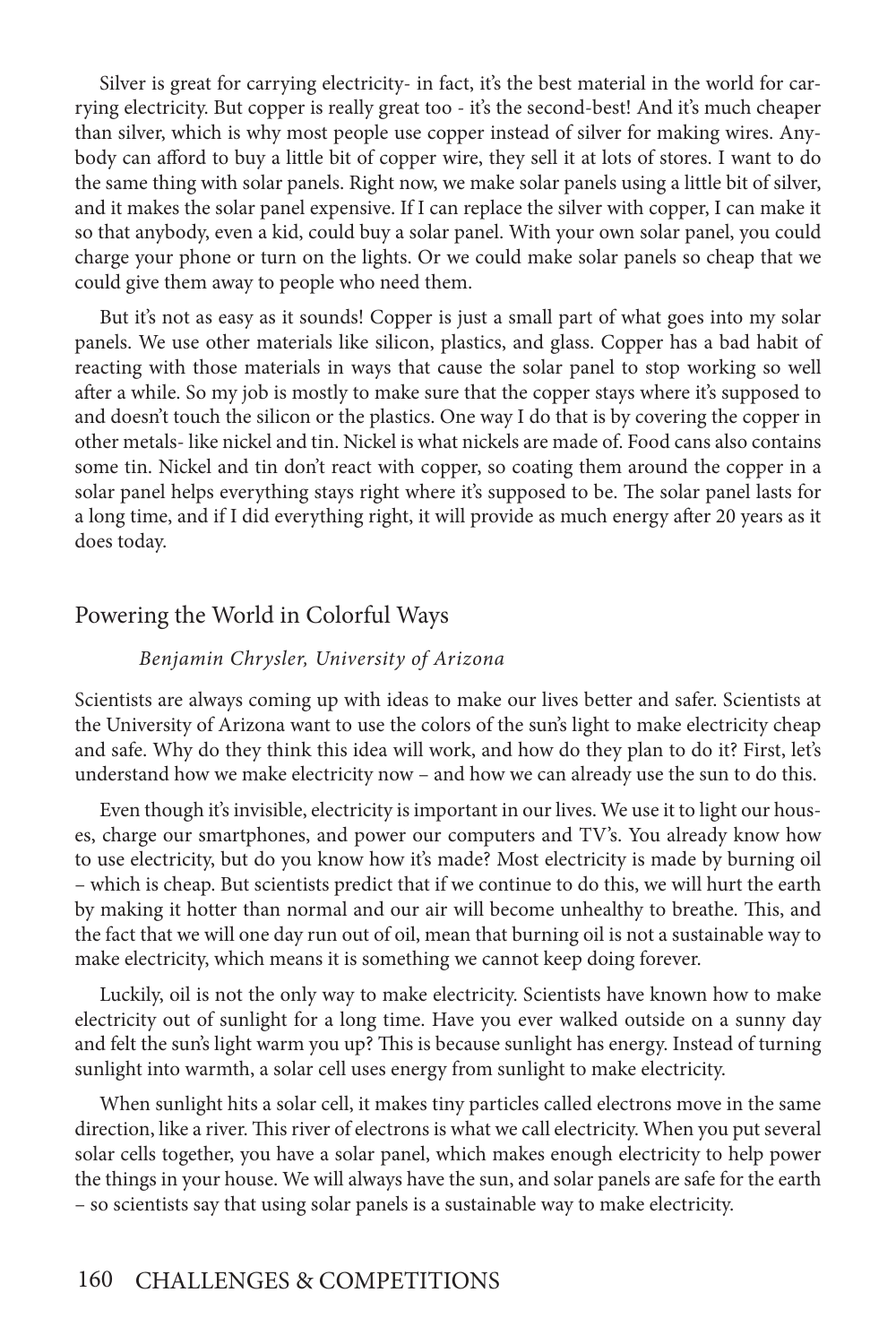

Look Familiar? Solar panels make electricity from sunlight. They can often be found on the tops of houses or parking lots.

Sounds great, right? So why do we still burn oil when we could be using solar panels to make our electricity? The answer has to do with money. It's still cheaper to make electricity from oil than it is from using a solar panel, and many people will not buy solar panels until that changes. Scientists know this, and they are coming up with new ways to make more efficient solar panels. An efficient solar panel is able to make more electricity from the same amount of sunlight. If an efficient solar panel is sold at the same price, then the cost of electricity will be cheaper – you get more electricity without spending more money!

Scientists at the University of Arizona think they have an idea to make solar panels more efficient. Their idea is colorful. But first we have to understand something about the sun's light. Sunlight looks white or a little bit yellow, but it is actually a mix of all the colors – blue, green, red, and even an invisible color of light called infrared. Scientists in the past have learned that solar cells are best at making electricity with certain colors of light. Most solar cells are best at making electricity with red and infrared light, but other types work better with blue and green light.

So why not give everyone what they want? Is it possible to send different colors of the sun's light to different types of solar cells – all within the same solar panel? That is the question scientist Raymond Kostuk and his team of students want to answer. And they think the answer is yes! But first they need to make a hologram. A hologram is a 3D photograph that can send the colors contained within sunlight to the right solar cells.

Dr. Kostuk's team of students spend their time using bright, colored light from a tool called a laser to make holograms for their special solar panel. After using science and math to help them decide how to make the hologram, they hold to show that their idea works in the near future. But first, they need to practice making holograms. They need to do this over and over again while making small changes to get it to work just right.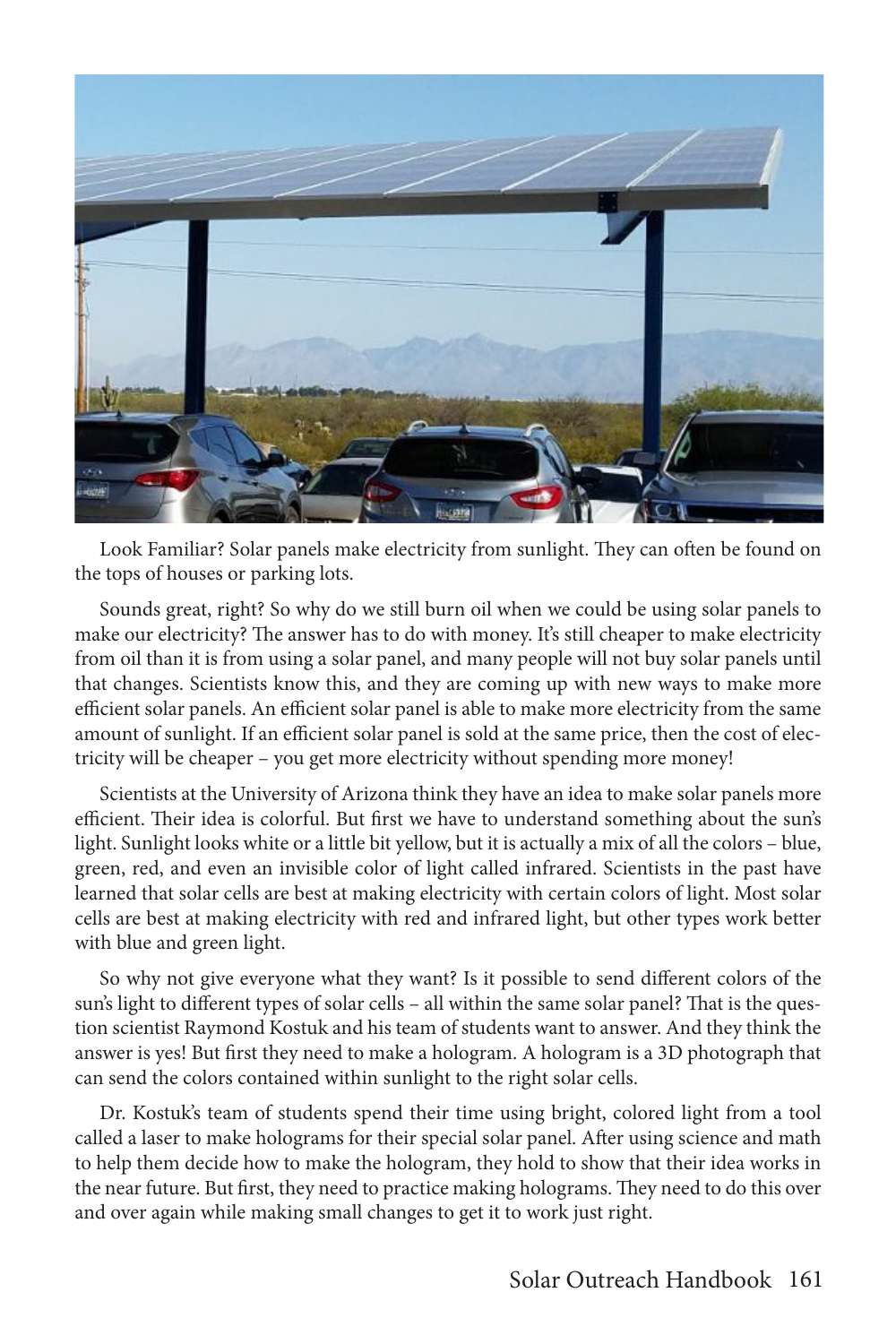

Scientists at the University of Arizona use lasers to make holograms. This special tool sends out bright green light that travels in a straight path.

Dr. Kostuk's group is already thinking ahead to how they will set up the new solar panel to test their ideas. Since they do not make solar cells, they teamed up with scientist Zachary Holman's group at Arizona State University to get the right solar cells. With their help, Dr. Kostuk's group now has everything they need to test the new solar panel. If it is successful, the idea could be used in solar panels in the future for a cheaper way to make electricity. If it is not, the scientists will do what they always do: learn what went wrong, and change their idea to make it better.

### The Favorite Color of Solar Cells

#### *Silvana Ayala*

Hello, my name is Silvana Ayala. I am a solar engineering student at the University of Arizona. My work is to make the world a better place, by finding new ways to power everything in your house, like your computer, TV, lights, hair drier, cell phone charger, coffee maker. Most people today use power produced in ways that are not very safe for the world, but I want them to use the sun, because is safe and there is A LOT of it! That's why I study how to best use the sun to power everything you own.

The sun sends us light, which has many more colors than you can imagine. Blue, green, yellow, pink, red... and many colors in between. Fun fact: The sun sends us a lot more blue and green than red, that's why the sky is so blue! But how can we gather that light and make it go into your house? It's not easy: you need something to change it into power you can use. That's why engineering researchers like me created solar cells that like to eat the light from the sun and throw out power you can use in your house.

## 162 CHALLENGES & COMPETITIONS